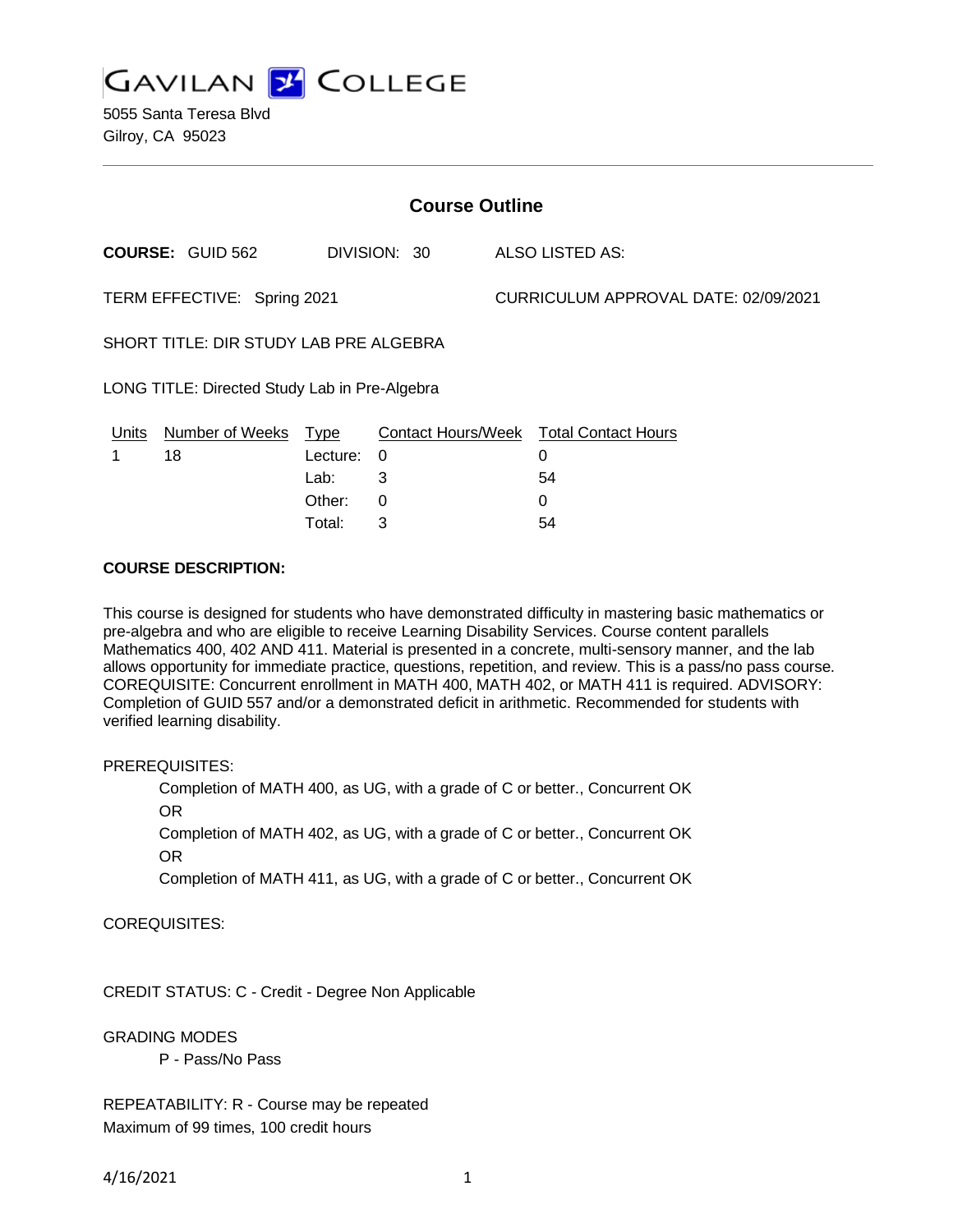SCHEDULE TYPES:

- 04 Laboratory/Studio/Activity
- 047 Laboratory LEH 0.7
- 05 Hybrid
- 71 Dist. Ed Internet Simultaneous
- 73 Dist. Ed Internet Delayed LAB
- 737 Dist. Ed Internet LAB-LEH 0.7

### **STUDENT LEARNING OUTCOMES:**

1. Perform basic operations with whole numbers, integers, fractions and decimals without the aid of a calculator.

Measure of assessment: In class skill demonstration

Year assessed, or planned year of assessment: 2017

2. Implement critical thinking strategies to solve real-life problems and analyze and evaluate the solution in relation to the problem.

Measure of assessment: In class skill demonstration

Year assessed, or planned year of assessment: 2017

3. Simplify algebraic expressions and solve linear equations involving integers, fractions, decimals, proportions, ratios and percents.

Measure of assessment: In class skill demonstration

Year assessed, or planned year of assessment: 2017

4. Identify and analyze basic geometric shapes and compute their perimeters, areas, and volumes. Measure of assessment: In class skill demonstration

#### **CONTENT, STUDENT PERFORMANCE OBJECTIVES, OUT-OF-CLASS ASSIGNMENTS**

Curriculum Approval Date: 02/09/2021

#### **DE MODIFICATION ONLY**

3 Hours

Content: Basic operation with whole numbers

Student Performance Objectives (SPO): Students will be able to add, subtract, divide, and multiply whole numbers.

Out-of-Class Assignments:

3 Hours

Content: Operations with real numbers /integers.

Student Performance Objectives (SPO): Students will be able apply all the operations to both positive and negative numbers

Out-of-Class Assignments:

5 Hours

Content: Order of operations and application problems.

Student Performance Objectives (SPO): Students will be able to evaluate a numerical expression involving integers and solve application problems without a calculator.

Out-of-Class Assignments: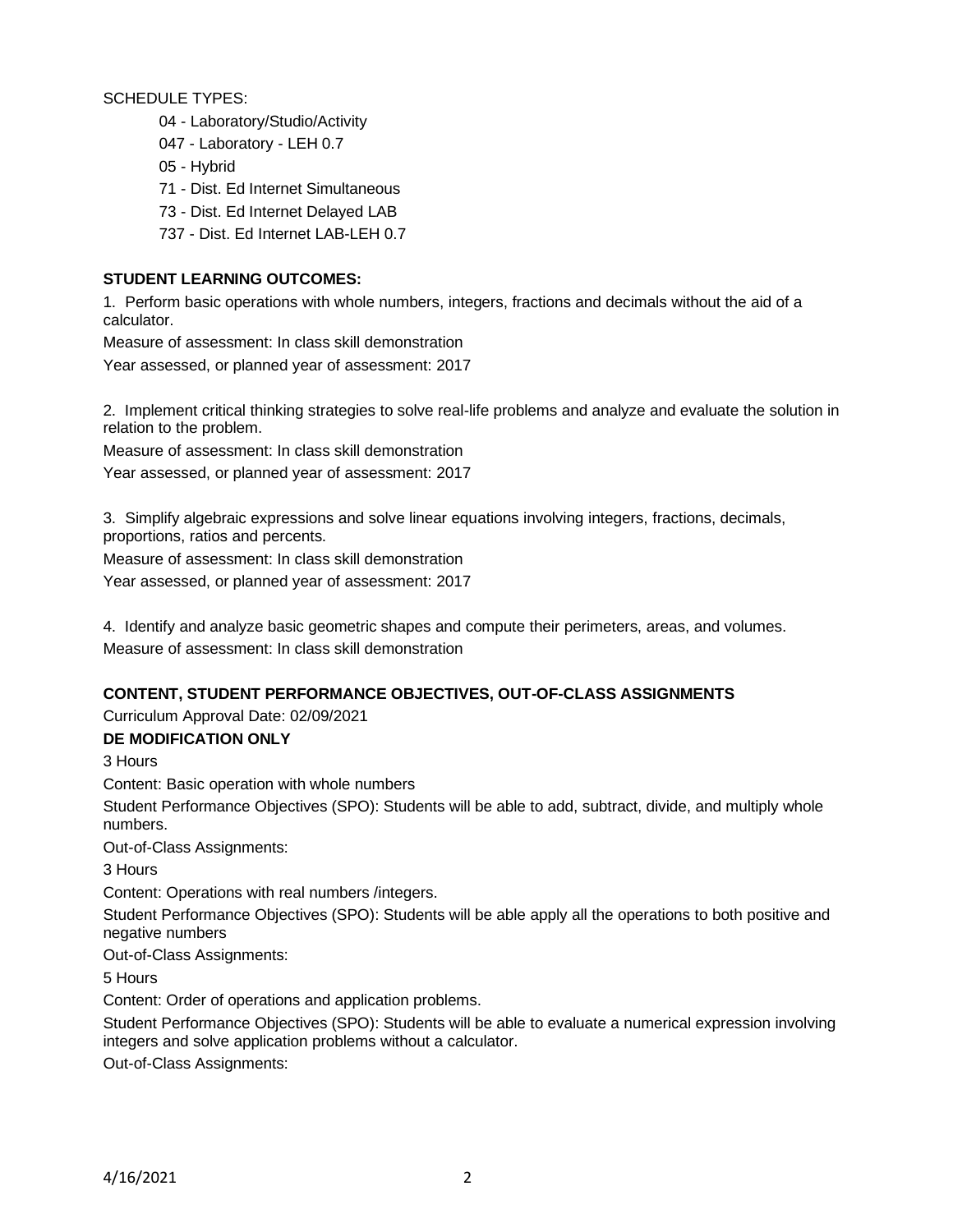# 5 Hours

Content: Introduce concept of variable. Simplifying algebraic expressions. Solving basic linear equations.

Student Performance Objectives (SPO): Students will be able to translate English statements into symbolic math expressions, simplify algebraic expressions, and solve basic linear equations w/o calculator. Students will be able solve basic application problems using linear equations.

Out-of-Class Assignments:

4 Hours

Content: Introduction to fractions. Simplifying fractions, Basic Principle of Fractions, improper fractions and mixed numbers. Multiplying and Dividing Fractions.

Student Performance Objectives (SPO): Students will be able to simplify fractions, convert between mixed numbers and improper fractions. Students will multiply and divide fractions.

Out-of-Class Assignments:

5 Hours

Content: Lowest Common Denominators. Adding/subtracting fractions and mixed numbers. Order of operations.

Student Performance Objectives (SPO): Students will be able to find LCD, add and subtract fractions and apply the order of operations to the problems with multiple operations.

Out-of-Class Assignments:

4 Hours

Content: Applying the rules for positive and negative numbers to fractions.

Student Performance Objectives (SPO): Students will be able to add/subtract, multiply/divide positive and negative fractions and mixed numbers.

Out-of-Class Assignments:

4 Hours

Content: Simplifying complex fractions, simplifying algebraic expressions involving fractions, and solving basic linear equations containing fractions.

Student Performance Objectives (SPO): Students will be able to simplify complex fractions and algebraic expressions with fractions and solve the equations and application problems involving fractions.

Out-of-Class Assignments:

4 Hours

Content: Basic operations with decimals. Order of operations. Conversion between decimals and fractions. Equations with decimals.

Student Performance Objectives (SPO): Students will be able to add, subtract, divide, and multiply operations with decimals and convert between decimals and fractions and evaluate the expressions involving decimals and solve basic decimal equations.

Out-of-Class Assignments:

3 Hours

Content: Ratios, Rates, Unit Rates, and Proportions. Application Problems with proportions.

Student Performance Objectives (SPO): Students will be able to simplify a ratio, compute a rate, determine a proportionality and solve an application problem.

Out-of-Class Assignments:

4 Hours

Content:

Percentage. Relation between Fraction and Percent and Decimal and Percent. Solving percent Problems. Student Performance Objectives (SPO): Students will be able to convert percentage into decimal or fraction/ vice versa and solve applications problems such as sales tax, mark up and discounts.

Out-of-Class Assignments:

4 Hours

Content: Basic concepts from geometry - angles, triangles.

Student Performance Objectives (SPO): Students will be able to identify parallel lines, right angles, obtuse/acute angles and evaluate the perimeters of basic shapes.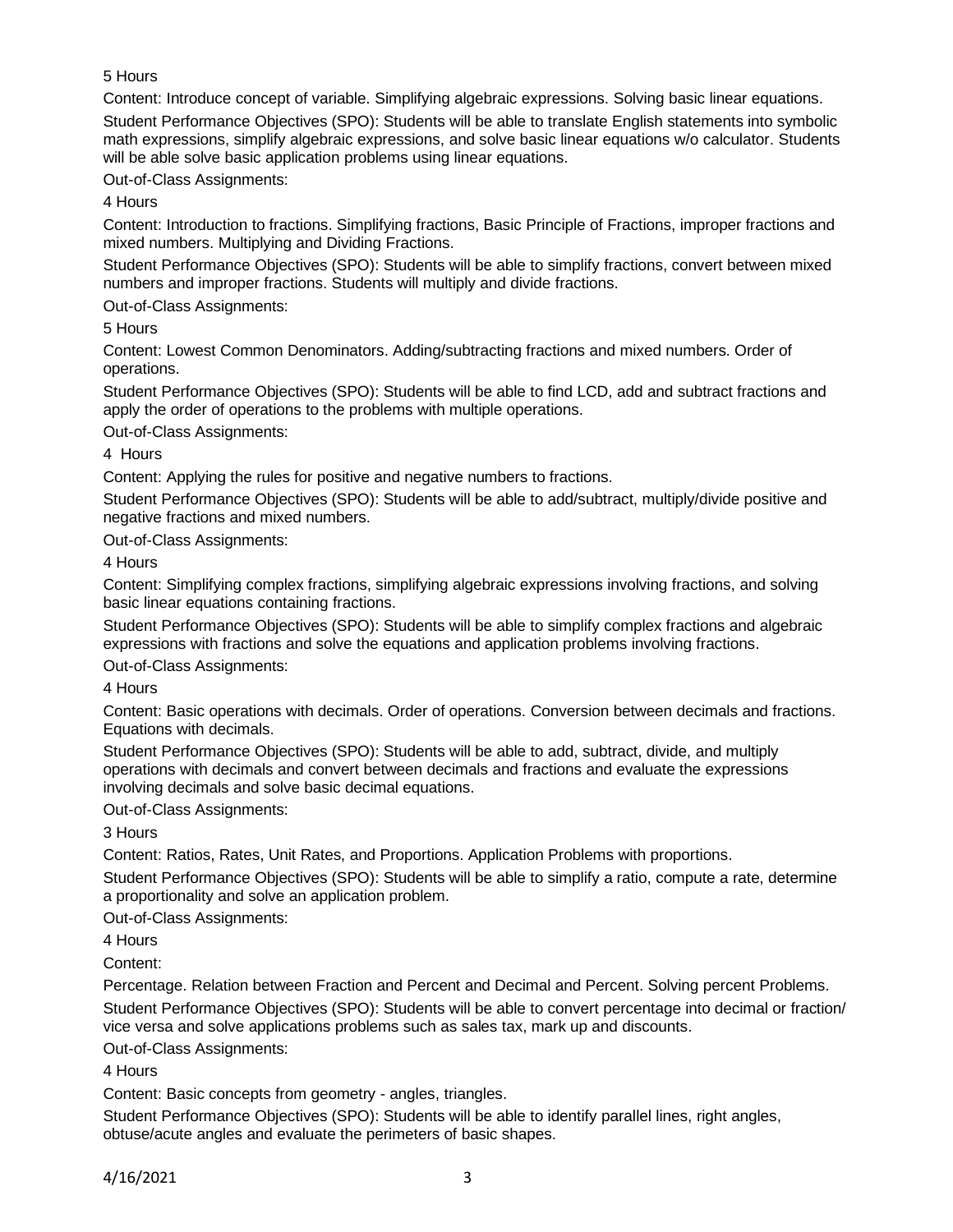Out-of-Class Assignments:

3 Hours

Content: Linear measurement. Measurement of volume and area.

Student Performance Objectives (SPO): Students will be able to convert between English and metric measurement system and to compute an area and volume of basic geometric objects.

Out-of-Class Assignments:

3 Hours

Content: Review for the Final Exam.

Student Performance Objectives (SPO): Students will review the semester context and get prepared for the Final exam.

# **METHODS OF INSTRUCTION:**

Lecture, problem demonstrations, questions and answers, discussion, group problem solving, and practice tests.

# **OUT OF CLASS ASSIGNMENTS:**

Required Outside Hours: 3

Assignment Description:

Students will submit learning styles questionnaire, Problem analysis and learning organizer each month. Students can use the Plato program online and complete assignments outside the lab with assistance. Students will complete assessment preparation materials prior to exams.

# **METHODS OF EVALUATION:**

Problem-solving assignments Percent of total grade: 95.00 % Percent range of total grade: 95 % to 100 % Homework Problems; Quizzes; Exams; Other: class attendance Objective examinations Percent of total grade: 0.00 % Percent range of total grade: 0 % to 5 % Completion

# **REPRESENTATIVE TEXTBOOKS:**

n/a